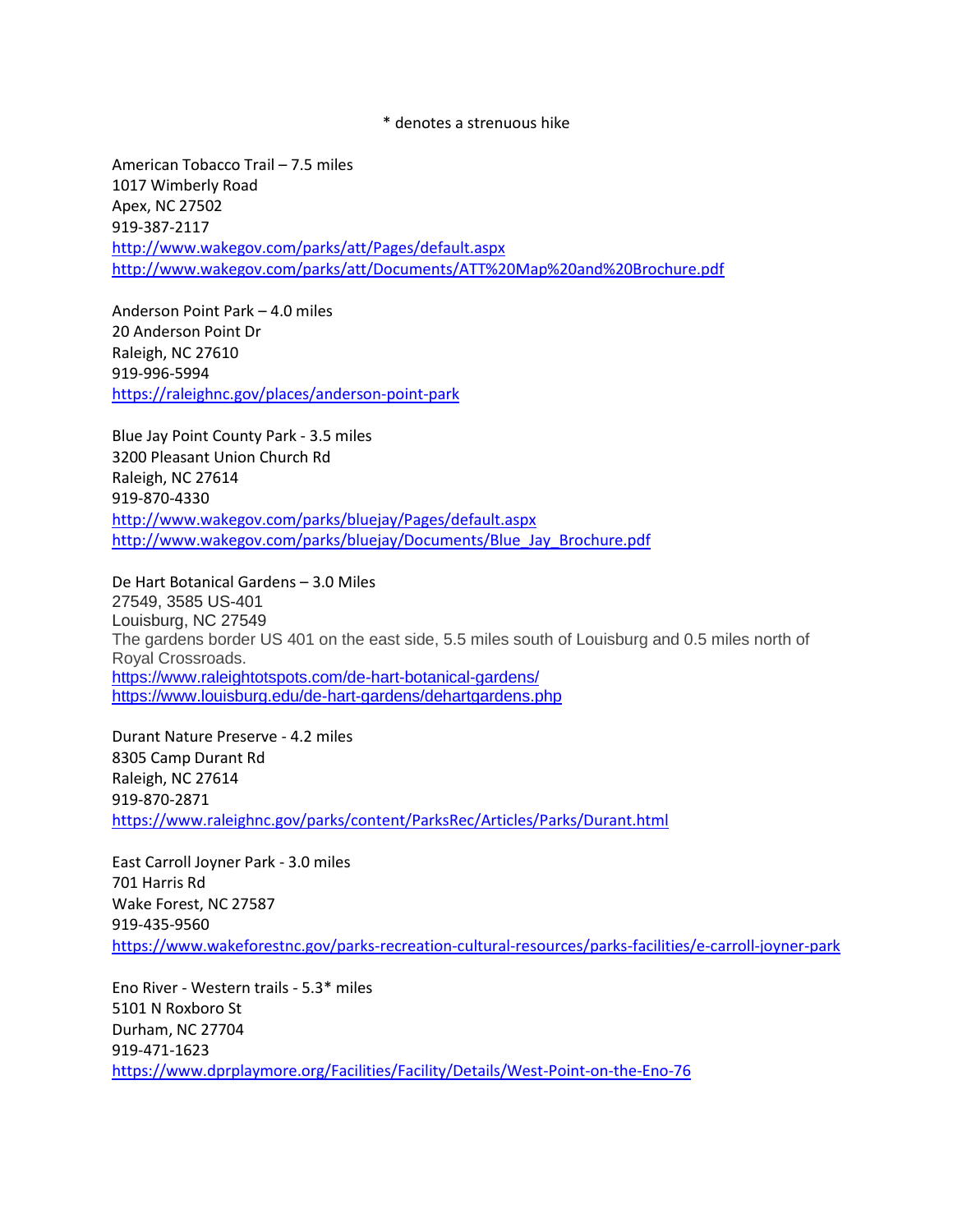Forest Ridge Park – 4.7 miles 2100 Old NC 98 HWY Wake Forest, NC 27587 919-996-5800 <https://raleighnc.gov/places/forest-ridge-park>

Gauntlet Fitness and Walking Trail – 2.2 miles 2186 Brassfield Rd Creedmoor, NC 27522 919-764-1036 <https://www.cityofcreedmoor.org/departments/recreation/parks-facilities/the-gauntlet> <https://www.cityofcreedmoor.org/Home/ShowDocument?id=4252>

Harris Lake County Park – 5.0 miles 2112 County Park Dr New Hill, NC 27562 919-387-4342 <http://www.wakegov.com/parks/harrislake/Pages/default.aspx> <http://www.wakegov.com/parks/harrislake/Documents/HLCP%20Feb2017%20MTB%20map.png>

Hemlock Bluffs Nature Preserve - 2.5 miles 2616 Kildaire Farm Rd Cary, NC 27518 919-387-5980 [https://www.townofcary.org/recreation-enjoyment/parks-greenways-environment/parks/stevens](https://www.townofcary.org/recreation-enjoyment/parks-greenways-environment/parks/stevens-nature-center-at-hemlock-bluffs-nature-preserve)[nature-center-at-hemlock-bluffs-nature-preserve](https://www.townofcary.org/recreation-enjoyment/parks-greenways-environment/parks/stevens-nature-center-at-hemlock-bluffs-nature-preserve) <https://www.hemlockbluffs.org/preserve-news.html>

Horton Grove Nature Preserve 7360 Jock Road Bahama, NC 27503 <https://www.triangleland.org/explore/nature-preserves/horton-grove-nature-preserve>

Lake Crabtree County Park- 8.0\* miles 1400 Aviation Parkway Morrisville, N.C. 27560 919-460-3390 <http://www.wakegov.com/parks/lakecrabtree/Pages/default.aspx> [http://www.wakegov.com/parks/lakecrabtree/Documents/Lake%20Crabtree%20County%20Park%20br](http://www.wakegov.com/parks/lakecrabtree/Documents/Lake%20Crabtree%20County%20Park%20brochure.pdf) [ochure.pdf](http://www.wakegov.com/parks/lakecrabtree/Documents/Lake%20Crabtree%20County%20Park%20brochure.pdf)

Lake Johnson Park - 5.5 miles 4601 Avent Ferry Road Raleigh, NC 27606 919-233-2121 <https://www.raleighnc.gov/parks/content/ParksRec/Articles/Parks/LakeJohnson.html>

Lake Lynn Trail – 3.0 miles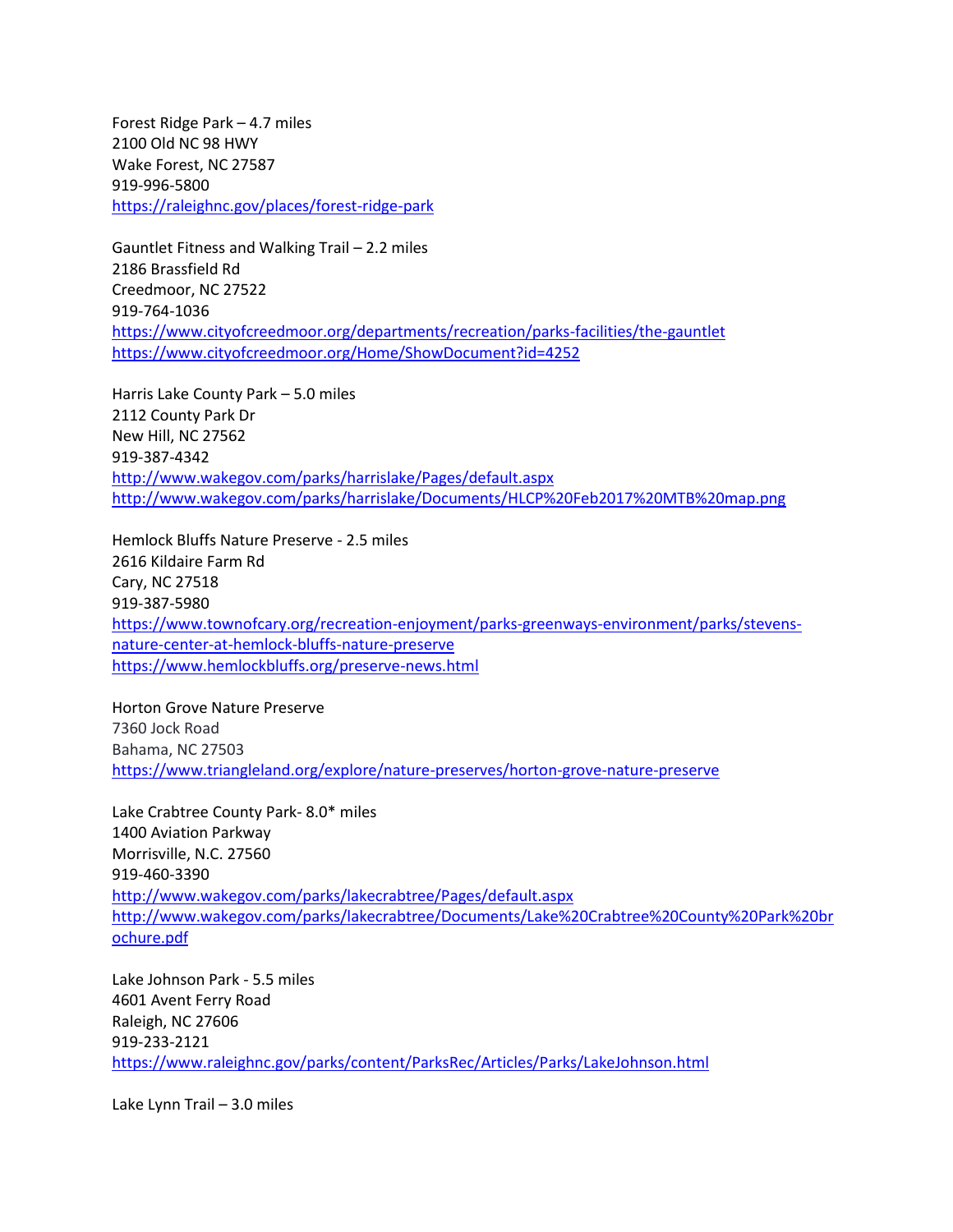Lake Lynn Loop 7921 Ray Road Raleigh, NC 27613 919-996-2911 <https://raleighnc.gov/places/lake-lynn-park> Little River Regional Park and Natural Area - 4.8 miles 301 Little River Park Way Rougemont, NC 27572 (Durham) 919-732-5505 <http://www.orangecountync.gov/Facilities/Facility/Details/Little-River-Regional-Park-Natural-Area-7> <http://www.orangecountync.gov/DocumentCenter/View/2105/Trail-Map-PDF>

Mingo Creek Park – 6.0 miles 100 Parkside Commons Drive Knighdale, N.C. 27545 919-217-2230 [https://www.knightdalenc.gov/departments/parks-recreation-and-cultural-programs/parks-greenways](https://www.knightdalenc.gov/departments/parks-recreation-and-cultural-programs/parks-greenways-and-facilities/mingo-creek-park)[and-facilities/mingo-creek-park](https://www.knightdalenc.gov/departments/parks-recreation-and-cultural-programs/parks-greenways-and-facilities/mingo-creek-park)

NC Museum of Arts - 3.0 miles 2110 Blue Ridge Rd Raleigh, NC 27607 919-839-6262 <https://ncartmuseum.org/>

North Wake Landfill - 4.0 miles 9300 Deponie Dr Raleigh, NC 27615 919-870-4330 <http://www.wakegov.com/recycling/division/Pages/nwlf.aspx>

Occoneechee Mountain - 5.1\* miles 625 Virginia Cates Road Hillsborough, NC 27278 919-383-1686 <https://www.ncparks.gov/occoneechee-mountain-state-natural-area>

Raven Rock State Park - 4.9\* miles 3009 Raven Rock Rd Lillington, NC 27546 910-893-4888 <https://www.ncparks.gov/raven-rock-state-park>

Sandling Beach – 3.8 miles 14813 Creedmoor Rd Wake Forest, NC 27587 919-676-1027 <https://www.ncparks.gov/falls-lake-state-recreation-area/home>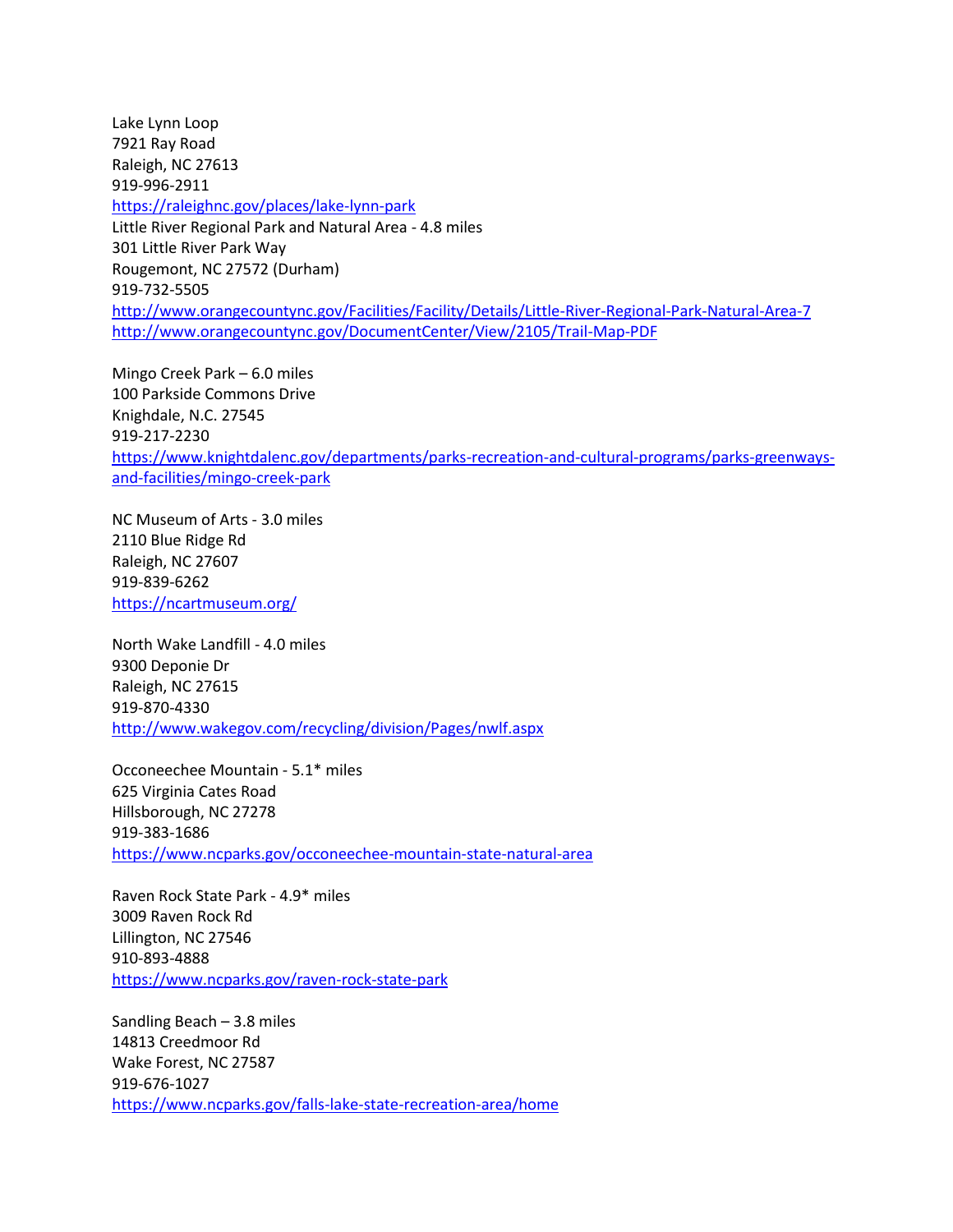<https://files.nc.gov/ncparks/maps-and-brochures/falls-lake-state-recreation-area-map.pdf> [https://files.nc.gov/ncparks/maps-and-brochures/falls-lake-state-recreation-area-sandling-beach](https://files.nc.gov/ncparks/maps-and-brochures/falls-lake-state-recreation-area-sandling-beach-access-map.pdf)[access-map.pdf](https://files.nc.gov/ncparks/maps-and-brochures/falls-lake-state-recreation-area-sandling-beach-access-map.pdf)

Sandy Pines Preserve – 4.0 miles 7201 Doc Procter Road Wendell, N.C. 27591 919-604-9326 [https://www.wakegov.com/departments-government/parks-recreation-open-space/all-parks](https://www.wakegov.com/departments-government/parks-recreation-open-space/all-parks-trails/sandy-pines-preserve)[trails/sandy-pines-preserve](https://www.wakegov.com/departments-government/parks-recreation-open-space/all-parks-trails/sandy-pines-preserve)

Shelley Lake Park - 2.1 miles 1400 W Millbrook Rd Raleigh, NC 27612 919-996-2329 <https://www.raleighnc.gov/parks/content/ParksRec/Articles/Parks/ShelleyLake.html>

Umstead Park Company Mill – 7.1\* miles 8801 Glenwood Ave Raleigh, NC 27617 919-571-4170 <https://www.ncparks.gov/william-b-umstead-state-park/home> <https://www.ncparks.gov/william-b-umstead-state-park/trail/company-mill-trail> <https://files.nc.gov/ncparks/maps-and-brochures/william-umstead-park-map.pdf>

Wake Forest Reservoir – 3.2 miles WFR DAM Trailhead Traditions Grande Boulevard near Wait Avenue. Wake Forest, N.C. 27587 <https://www.wakeforestnc.gov/sites/default/files/uploads/greenways/reservoirmap.pdf>

White Deer/Lake Benson - 4.0 miles 2400 Aversboro Rd Garner, NC 27529 919-661-6982 [https://www.garnernc.gov/departments/parks-recreation-and-cultural-resources/parks](https://www.garnernc.gov/departments/parks-recreation-and-cultural-resources/parks-facilities/parks/white-deer-park)[facilities/parks/white-deer-park](https://www.garnernc.gov/departments/parks-recreation-and-cultural-resources/parks-facilities/parks/white-deer-park)

Williamson Preserve – 4.4 miles 4409 Mial Plantation Rd. Raleigh, N.C. 27610 919-908-8809 <https://www.triangleland.org/explore/nature-preserves/williamson-preserve> [https://www.triangleland.org/cms/wp](https://www.triangleland.org/cms/wp-content/uploads/2021/11/Williamson_Phase2_trails_10_21_Large_format.pdf)[content/uploads/2021/11/Williamson\\_Phase2\\_trails\\_10\\_21\\_Large\\_format.pdf](https://www.triangleland.org/cms/wp-content/uploads/2021/11/Williamson_Phase2_trails_10_21_Large_format.pdf)

Yates Mill - 3.8 miles